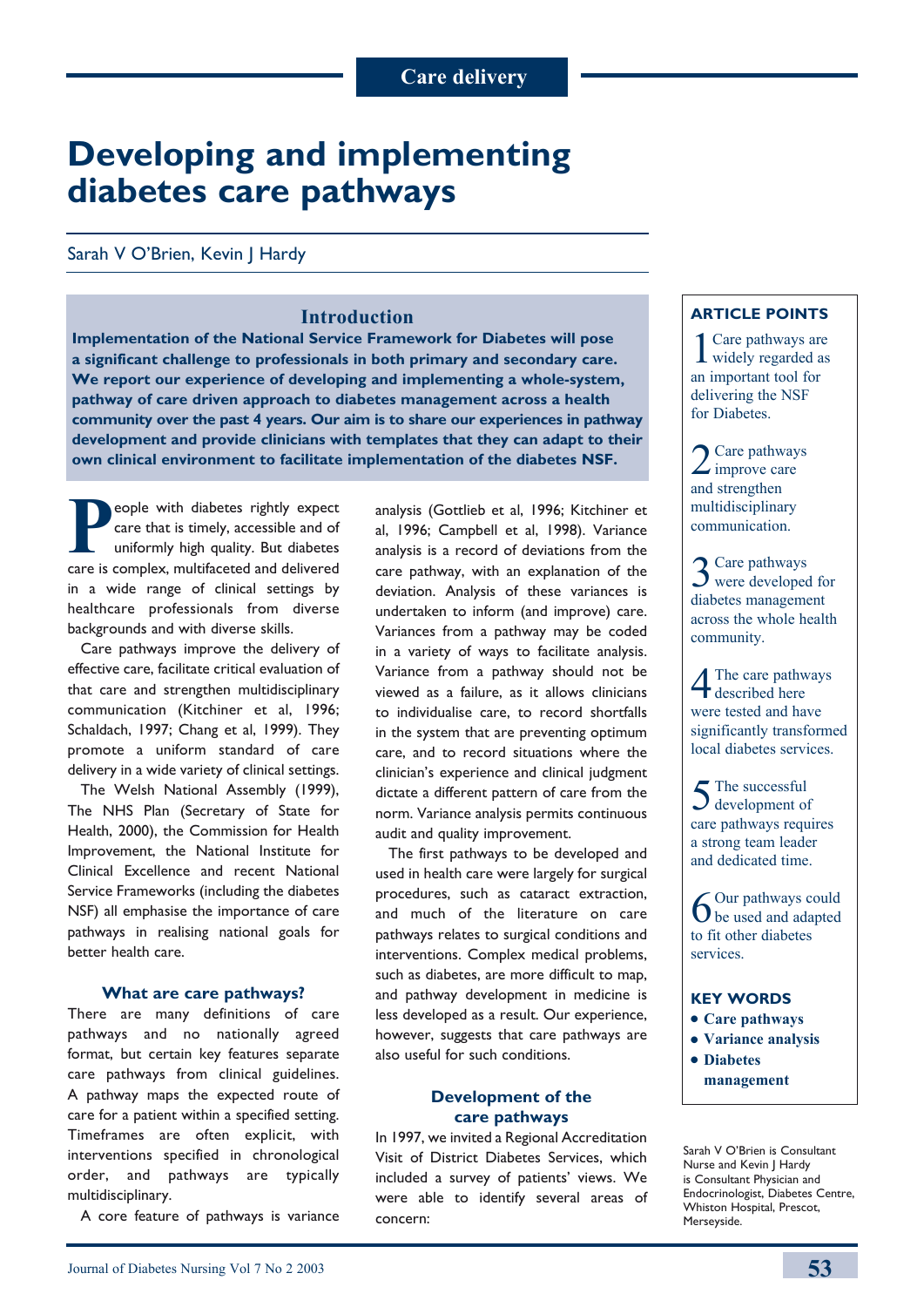#### **Page points**

1Changes were needed to improve consistency of patient care.

 $2^{n}$  The care pathway was a chronological summary of each intervention experienced by the patient during a clinical episode and formed part of the patient record.

3 A key factor in<br>3 the success of the pathways was that they were developed in stages.

4 Patient feedback after implementation of the pathways was very positive.

- There was no system in place to ensure that patients received consistent medical management and advice (patients who responded to surveys highlighted inconsistent advice as a particular source of frustration).
- There was no formal programme of patient education, and education was delivered in busy clinics with constant interruptions, or as one-off sessions to unacceptably large groups.
- $\bullet$  There were few means of measuring the effectiveness of education and other interventions.
- No measures of patient satisfaction were being undertaken.
- **· Documentation was ad hoc, incomplete** and non-centralised. Nurse specialists often recorded interventions separately from doctors, dietitians and podiatrists, and advice given to patients was not clearly documented.

It was evident that changes were needed to improve consistency of patient care, to standardise and improve documentation of patient education, to promote more efficient use of resources, to develop and improve tools for measuring effectiveness of clinical care and patient satisfaction, and to facilitate better audit and evaluation. A review of the literature failed to reveal an appropriate pathway so we devised our own.

All the pathways we have developed comprise two key elements: a set of evidence-based standards underpinning the pathway, and the pathway itself. The standards did not form part of the patient record but were kept in clinical areas for reference. They were also available for audit or external review to explain the patient care process fully. The pathway was a chronological summary of each intervention experienced by the patient during a clinical episode, and formed part of the patient record.

# **What worked for us**

Our pathways mapped screening and diagnosis, initial management in primary care, referral to secondary care, all care in hospital specialist clinics, inpatient care and ongoing management in primary care.

A key factor in the success of the

pathways was that they were developed in stages. We started with hospital outpatient clinics, and only moved on to inpatient pathways and the current pilot studies of pathways in primary care once these had been refined and accepted.

We incorporated tools and initiatives into the pathways to address previous shortfalls in our service, such as: a reminder phone call and pack sent to patients before the first appointment to reduce non-attendance; knowledge, wellbeing and patient satisfaction questionnaires to measure the impact of our education programmes; a staff education pack to ensure consistency of information and advice; and a patient information book to ensure consistency of written information throughout the health community.

The outpatient pathways were first implemented in March 1999; initially we did not measure variance analysis, in order to allow clinicians time to adjust to the new system and paperwork. Subsequently, variance analysis proved to be an invaluable tool for identifying and subsequently addressing weaknesses in the pathway format and the clinical process. The pathways transformed our care programme into a highly structured, evidence-based, patient-centred service.

As reported elsewhere (Hardy et al, 2001), formal evaluation of the new patient clinic pathway demonstrated a highly significant reduction in non-attendance, improvements in patient knowledge and wellbeing and better  $HbA_{1c}$  results (O'Brien and Hardy, 2000). Introduction of care pathways was also associated with a change in culture within our unit. The service was no longer didactic and systemsoriented, but more flexible and responsive to patients' views. Every patient was given a 'feedback form' and encouraged to record their views (good or bad) on the service. Feedback has been extremely positive.

Following the success of the initial pathways, we developed pathways for all our outpatient clinics, including those for: nephropathy; combination therapy (for patients starting insulin and tablets); insulin (for patients starting insulin monotherapy); community support (nurse-led clinics); foot ulcer; and joint antenatal and young persons. Improvements in the nephropathy clinic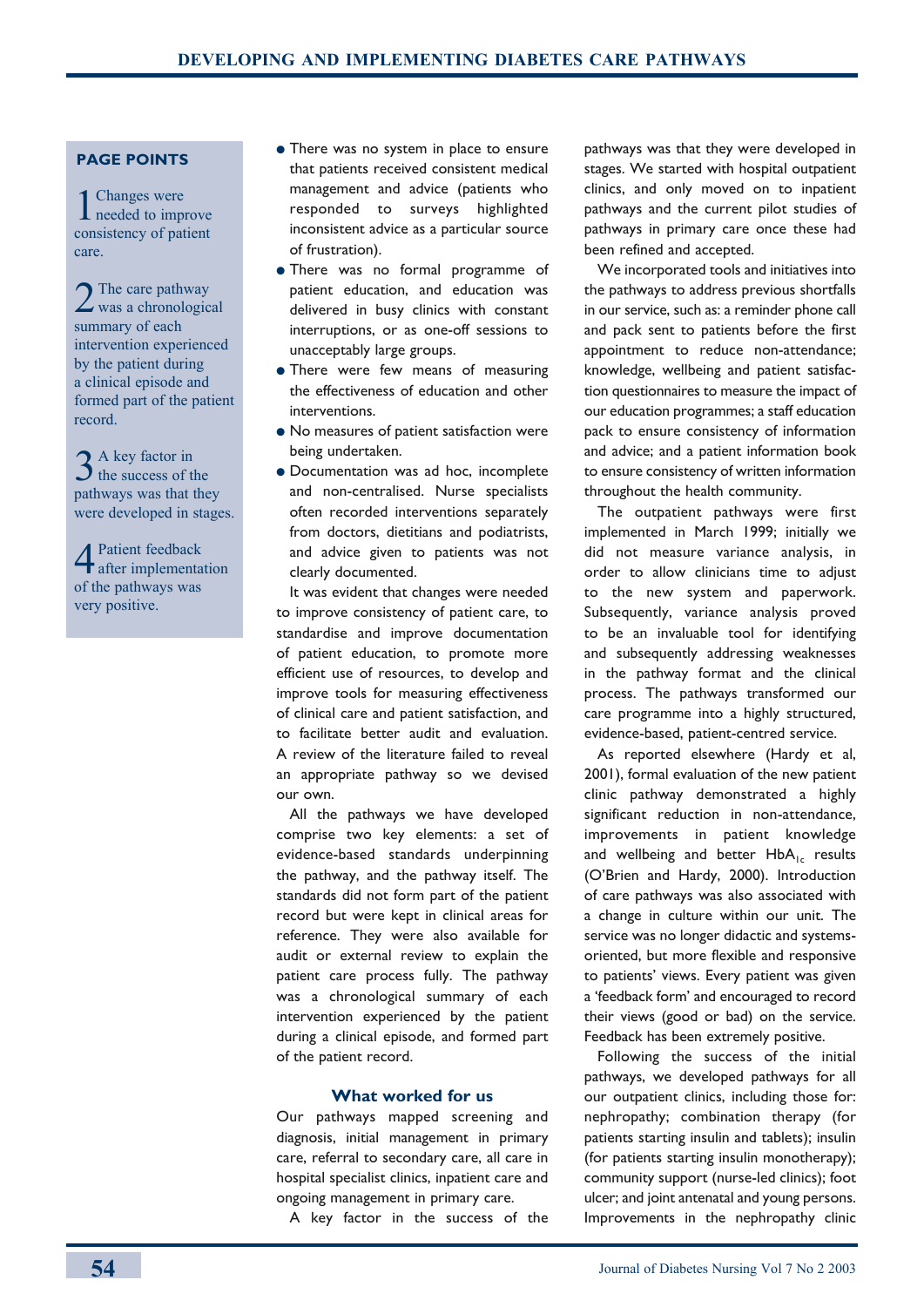since the introduction of the pathway have included lower mean blood pressure, more patients on angiotensin-converting enzyme inhibitors, improvements in mean  $HbA_{1c}$ , and very favourable rates of death, dialysis and doubling of serum creatinine (O'Brien and Hardy, 2001; O'Brien et al, 2002).

Following the success of our outpatient pathways, we developed inpatient care pathways in consultation with ward staff. These care pathways include blood glucose monitoring, management of glucose potassium insulin (GKI) infusion regimens, investigations to be ordered for inpatients with diabetes, and interpretation and action on diabetes-related inpatient investigations. We have recently completed a randomised controlled trial of these pathways in the medical wards of our district general hospital.

The final stage was to develop care pathways for primary care. After 2 years of use and refinement of the outpatient pathways, the format was working success -fully and was accepted by representatives from primary care as a template for care pathways. A pathway subgroup of the local Diabetes Health Improvement Programme group was established and pathways were developed for screening, diagnosis, initial management, ongoing management, education and referral to secondary care. These primary care pathways are currently being piloted.

Every effort has been made to make our pathways clear, simple to use, not excessively time-consuming and comprehensive record of each interaction between the patient and multidisciplinary team member. Our outpatient pathways have been well tested and their success proven. However, success of the inpatient pathways and primary care pathways has not yet been demonstrated, but experience suggests that they too will enhance the care we deliver to our patients with diabetes.

#### **Where we struggled**

Development of the pathways was time consuming. Regular multidisciplinary team meetings were essential to gain acceptance by members of the diabetes team. Critical evaluation of current practice and identification of key areas for change were

crucial to the development and implementation of the pathways. This process was sometimes a difficult and potentially threatening experience.

The inpatient and primary care pathways presented other difficulties. It was essential to involve key stakeholders, and the largest hurdle was convincing a wide range of professionals to change the way they approached diabetes care. Regular meetings and dedicated time to develop the pathways were crucial.

Ongoing, regular analysis of variances from pathways is an essential component of services driven by care pathways, but is time consuming. We overcame this problem to some extent by reviewing pathway variances from a selection of clinics on a monthly basis and giving feedback on the results at our weekly team meetings. Our experience suggests that we will only be able to fully evaluate variances from the care pathways when we have an electronic patient information system.

#### **Lessons learned**

A strong team leader and dedicated time are the key to successful development and implementation of care pathways.

It is essential that care pathways are simple to use and that other paperwork is kept to a minimum. We have constantly evaluated the format of our care pathways and they have evolved from masses of paperwork into increasingly concise documents. We ensured that detailed standards underpinned the pathways, but kept these separate from the paperwork to enable us to specify the pathways of care in great detail while keeping paperwork to a minimum. Pathways provide a robust method for defending potential complaints.

#### **Conclusions**

Care pathways are widely believed to be an important tool for ensuring the delivery of high quality, evidence-based care and are a key feature of the diabetes NSF. We have developed, implemented and evaluated diabetes care pathways extensively over the last 4 years and strongly advocate their use as a tool to improve the quality of diabetes services. The pathways presented in this paper could be used and adapted

# **Page points**

1Every effort was made to make the pathways a comprehensive record of each interaction between the patient and multidisciplinary team member.

2It is essential that care pathways are simple to use and that paperwork is kept to a minimum.

3Care pathways are widely believed to be an important tool for ensuring the delivery of high quality, evidence-based care, and are a key feature of the diabetes NSF.